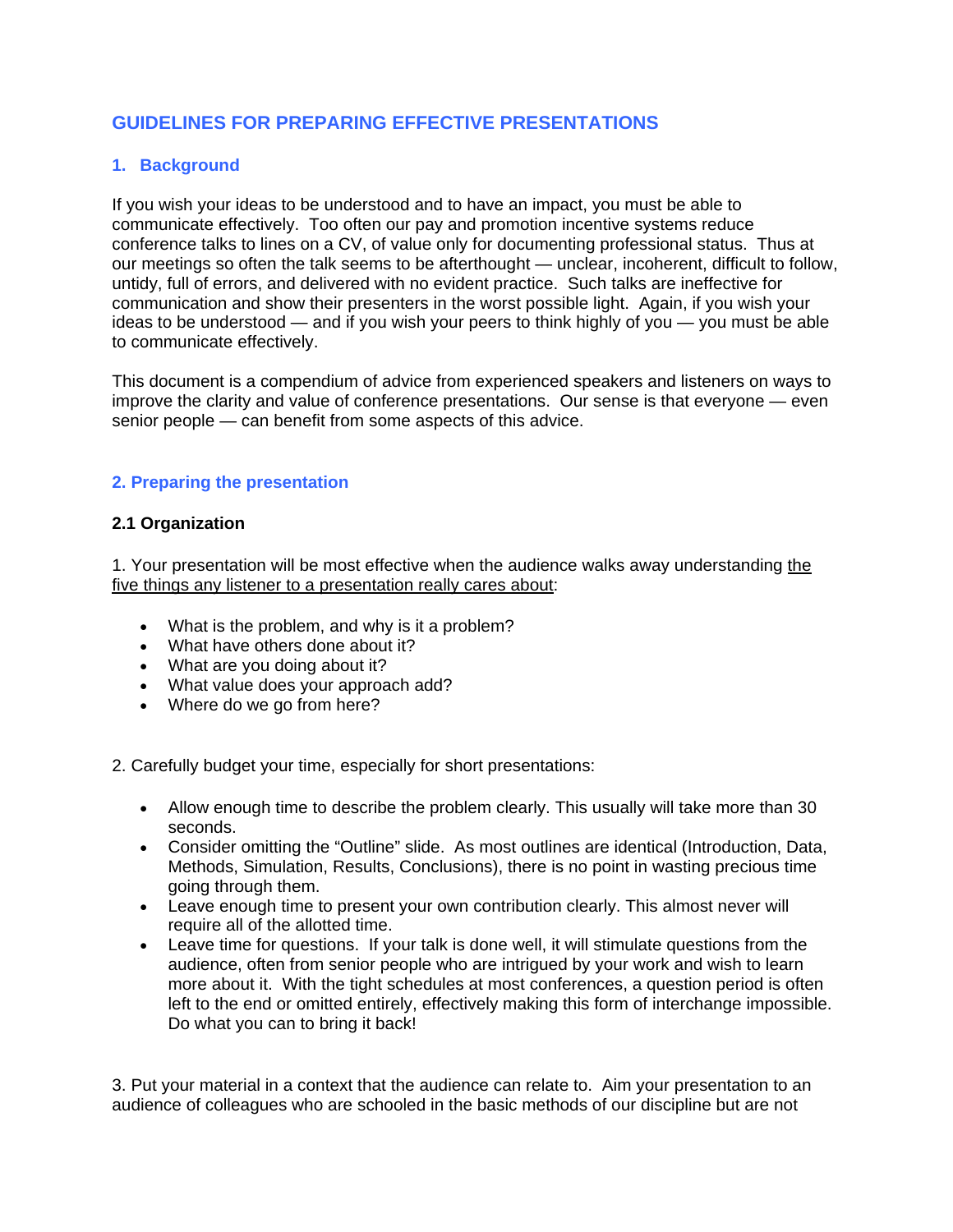necessarily familiar with your research area. Your objective is to communicate an appreciation of the importance of your work, not just to lay out the results or demonstrate your mathematical prowess. You always can (and should) give references and contact information so that those who are interested in the details can follow up afterward.

## **2.2 Preparing intelligible displays**

Here are some suggestions to make your slides more effective. They're not hard-and-fast rules, but you ought to have pretty solid reasons for not following them, because they are known to work well.

- 1. Use at least a  $24$ - $point$  font so everyone in the room can read your material. Unreadable material is worse than useless — it inspires a negative attitude by the audience to your work and, ultimately, to you.
- 2. Try to limit the material to 8 lines per slide, and keep the number of words to a minimum. Summarize main points; don't include every detail of what you plan to say.
- 3. Limit tables to 4 rows/columns. Sacrifice detail for legibility unreadable content is worse than useless. Many large tables can be displayed more effectively as graphs.
- 4. Don't put a lot of curves on a graph busy graphical displays are hard to read. Also, label your graphs clearly with BIG, READABLE TYPE
- 5. Use easily read fonts. Simple fonts like Sans Serif and Arial are easier to read than fancier ones like Times Roman.
- 6. Use equations sparingly. If you present an equation, audience members will infer that it is important and try to understand it. But this takes time and energy, so if you quickly flash lots of equations — an entire derivation, for example — most audience members will become frustrated and lose interest. In most cases it is better to show one or two important equations and omit derivations altogether. Those few brave souls who are interested in your proofs and derivations can follow up off-line.
- 7. If you are presenting citations, identify the author, journal and year of publication. Audience members can probably find **Smith Biometrics 2013** but have no hope of pinning down **Smith 2013.**
- 8. Keep it simple. Spend your effort simplifying, not decorating.
- 9. Preview your slides. You are to blame if symbols and Greek letters that looked OK on your computer were translated into something unintelligible on the display screen.

## **2.3 Timing your talk**

Few things irritate an audience more than a 30-minute talk delivered in 15 minutes. Your objective is to engage the audience and have them understand your message. Don't flood them with more than they can absorb. This means:

- 1. Present only as much material as can reasonably fit into the time period allotted. Generally that means no more than 1 slide per minute.
- 2. Talk at a pace that everybody in the audience can understand. Speak slowly, clearly, and loudly.
- 3. PRACTICE, PRACTICE, PRACTICE. Ask a colleague to judge your presentation, delivery, clarity of language, and use of time.